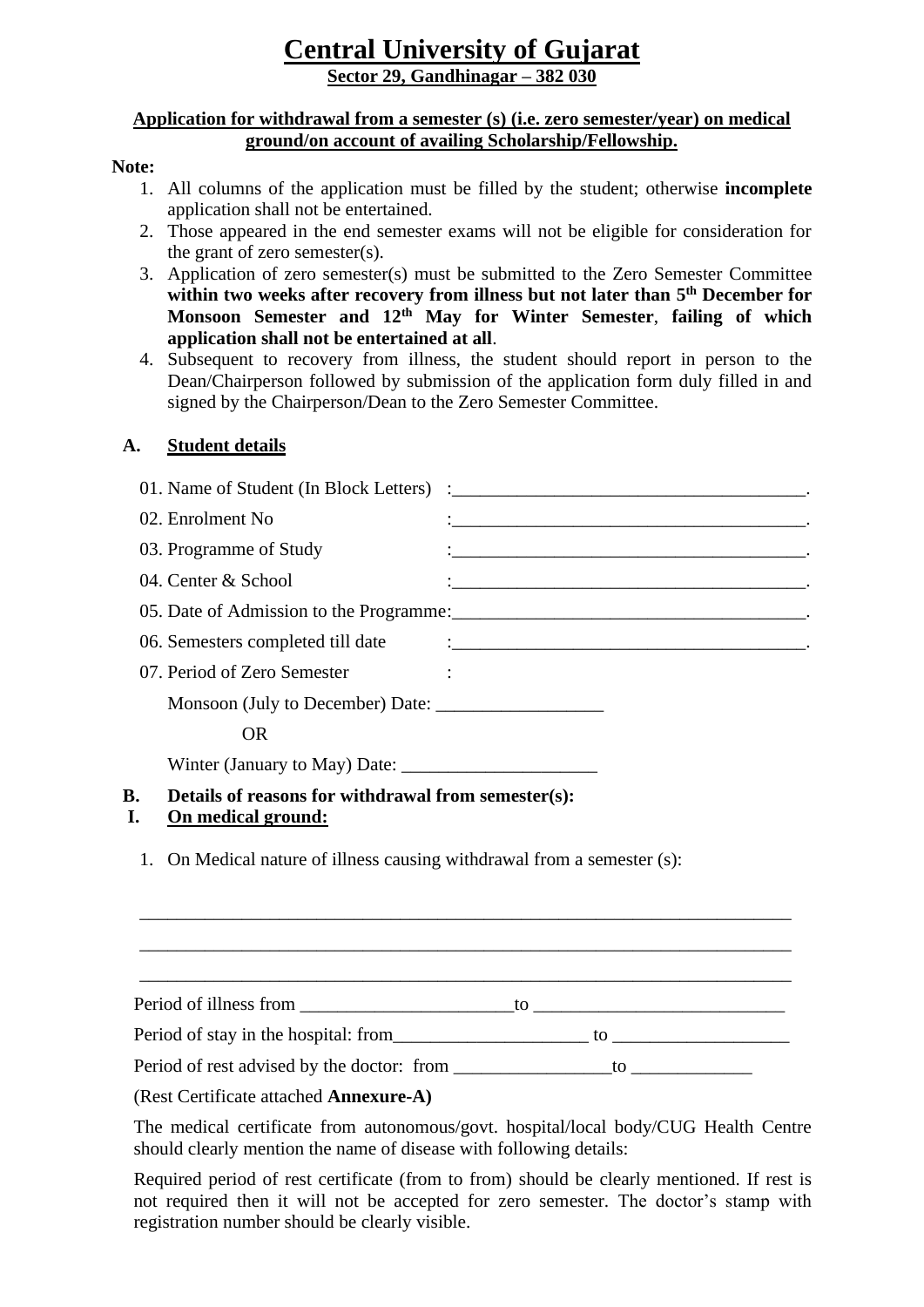If the certificate is from abroad/ in a language other than English, it should be submitted with proper translation in English.

(i) Date of fitness given by the doctor:\_\_\_\_\_\_\_\_\_\_\_\_\_\_\_\_\_\_\_\_\_\_\_\_\_\_\_\_\_\_\_\_\_\_\_\_\_\_ (Certificate attached **Annexure -B**)

Fitness certificate to join back to studies. No application of zero semester will be accepted without the fitness certificate. The doctor's stamp with registration number should be clearly visible.

(ii) Period of stay at home: from to the state of stay at home: from the state of stay at home of stay at home of  $\sim$ 

\_\_\_\_\_\_\_\_\_\_\_\_\_\_\_\_\_\_\_\_\_\_\_\_\_\_\_\_\_\_\_\_\_\_\_\_\_\_\_\_\_\_\_\_\_\_\_\_\_\_\_\_\_\_\_\_\_\_.

(iii) Date of reporting to the Chairperson of the Center/Dean of the School after recovery:

(Verified by the Dean or Chairperson) :

(iv) Date of reporting to the Warden of the Hostel after recovery (In case of resident scholar:\_\_\_\_\_\_\_\_\_\_\_\_\_\_\_\_\_\_\_\_\_\_\_\_\_\_\_\_\_\_\_\_\_\_\_\_\_\_\_\_\_\_\_\_\_\_\_\_\_\_\_\_\_\_\_\_\_\_

(Verified by the Warden):

2. The student must visit CUG Health Centre upon falling ill and visit Govt Hospital for follow up treatment. In case the student has done so, necessary documents like recommendation from **CUG doctor must be attached.** 

In case the student **has not** visited CUG Health Centre and/or Govt Hospital, the reason/justification for the same to be given and related documents (like private hospital card etc.,) to be attached and opinion of CUG Health Centre Doctor is required.

# **Opinion of CUG Health Centre Doctor:**

| Name of Doctor: |
|-----------------|
|                 |
| Date:           |
| (With Stamp)    |

The student has to **submit** all documents related to illness like prescriptions, bills for diagnostic tests and purchase of drugs etc. These documents are to be submitted to **the zero-semester committee**.

3. The student **has to intimate** about the illness within **seven days** after falling ill by sending a letter to the Dean of the School. **This information can be sent by the student or any family member or any class/roommate on his/her behalf.**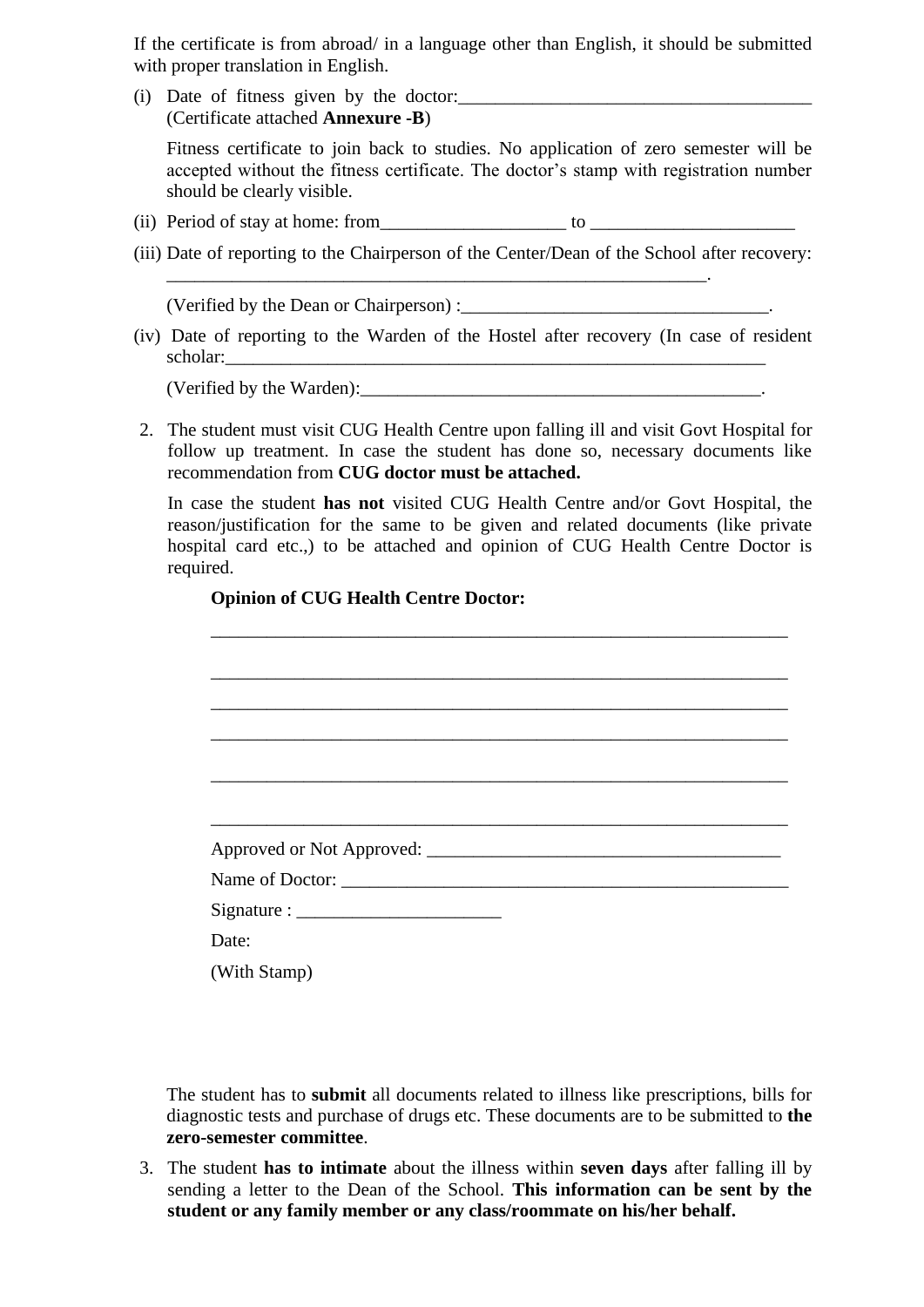The student is **required to report** to the Centre Chairperson/Dean of School/Hostel Warden **in person** immediately after declared fit by the doctor.

I, \_\_\_\_\_\_\_\_\_\_\_\_\_\_\_\_\_\_\_\_\_\_\_\_\_\_\_\_\_\_\_\_\_\_\_\_\_\_\_\_\_\_\_\_\_\_\_\_\_\_, hereby undertake that the attached document(s) indicating nature of illness, period of rest/absence and fitness certificate (duly signed by the student and having signature of the treating physician at CUG Health Centre/Govt. Hospital/private hospital, as the case may be) is authentic.

Signature of Students : \_\_\_\_\_\_\_\_\_\_\_\_\_\_\_\_\_\_\_\_\_\_\_ Enrolment No.  $\qquad \qquad :$ 

# **(TO BE FILLED BY THE CENTRE/SCHOOL'S OFFICE)**

Note: It must be ensured that the application of the student along with specific recommendations of the Centre/School (in the following format) is forwarded to the office of the Controller of Examinations positively by the due date as notified in the Academic calendar of the University and applications received beyond that date will not be entertained. It may also be ensured that only the fit cases for zero semester/year to be forwarded for consideration of the Standing committee of the University.

- 1. Academic Performance
	- (i) Whether the candidate was eligible to appear in the end semester exam of the semester requested for zero semester after clearing the required sessionals. :\_\_\_\_\_\_\_\_\_\_\_\_\_\_\_\_\_\_\_\_\_\_\_\_\_\_\_\_\_\_\_\_\_\_\_\_\_\_\_\_\_\_\_\_\_\_\_\_\_\_\_\_\_\_\_\_\_\_\_\_\_\_
	- (ii) Whether the student appeared in the mid/end semester examinations of the semester requested for zero semester.

:\_\_\_\_\_\_\_\_\_\_\_\_\_\_\_\_\_\_\_\_\_\_\_\_\_\_\_\_\_\_\_\_\_\_\_\_\_\_\_\_\_\_\_\_\_\_\_\_\_\_\_\_\_\_\_\_\_\_\_\_\_\_

:\_\_\_\_\_\_\_\_\_\_\_\_\_\_\_\_\_\_\_\_\_\_\_\_\_\_\_\_\_\_\_\_\_\_\_\_\_\_\_\_\_\_\_\_\_\_\_\_\_\_\_\_\_\_\_\_\_\_\_\_\_\_ 2. Indicate details of semester(s) recommended as Zero semester:

Recommendation of the Chairperson of the centre/ Dean. To be noted that in absence of student, zero semester will only be sanctioned on production of medical documents scrutinized/verified by concerned school/centre (details given in the original application to be filled in by the student)

- (a) The period mentioned in the medical documents is relevant to sanction zero semester.
- (b) During rest of the period of semester (excluding the period of medical leave) his/her academic performance is satisfactory according to School/Centre

## **RECOMMENDED/NOT RECOMMENDED.**

| $\mathbf{H}$ | $not \qquad \qquad$ | recommended, | specific | reasons | to | be |
|--------------|---------------------|--------------|----------|---------|----|----|
|              |                     |              |          |         |    |    |
|              |                     |              |          |         |    |    |
|              |                     |              |          |         |    |    |
|              |                     |              |          |         |    |    |
|              |                     |              |          |         |    |    |
|              |                     |              |          |         |    |    |

| Dean of the School    | Chairperson of the Centre |
|-----------------------|---------------------------|
| (Signature with Seal) | (Signature with Seal)     |
| School                | Centre                    |